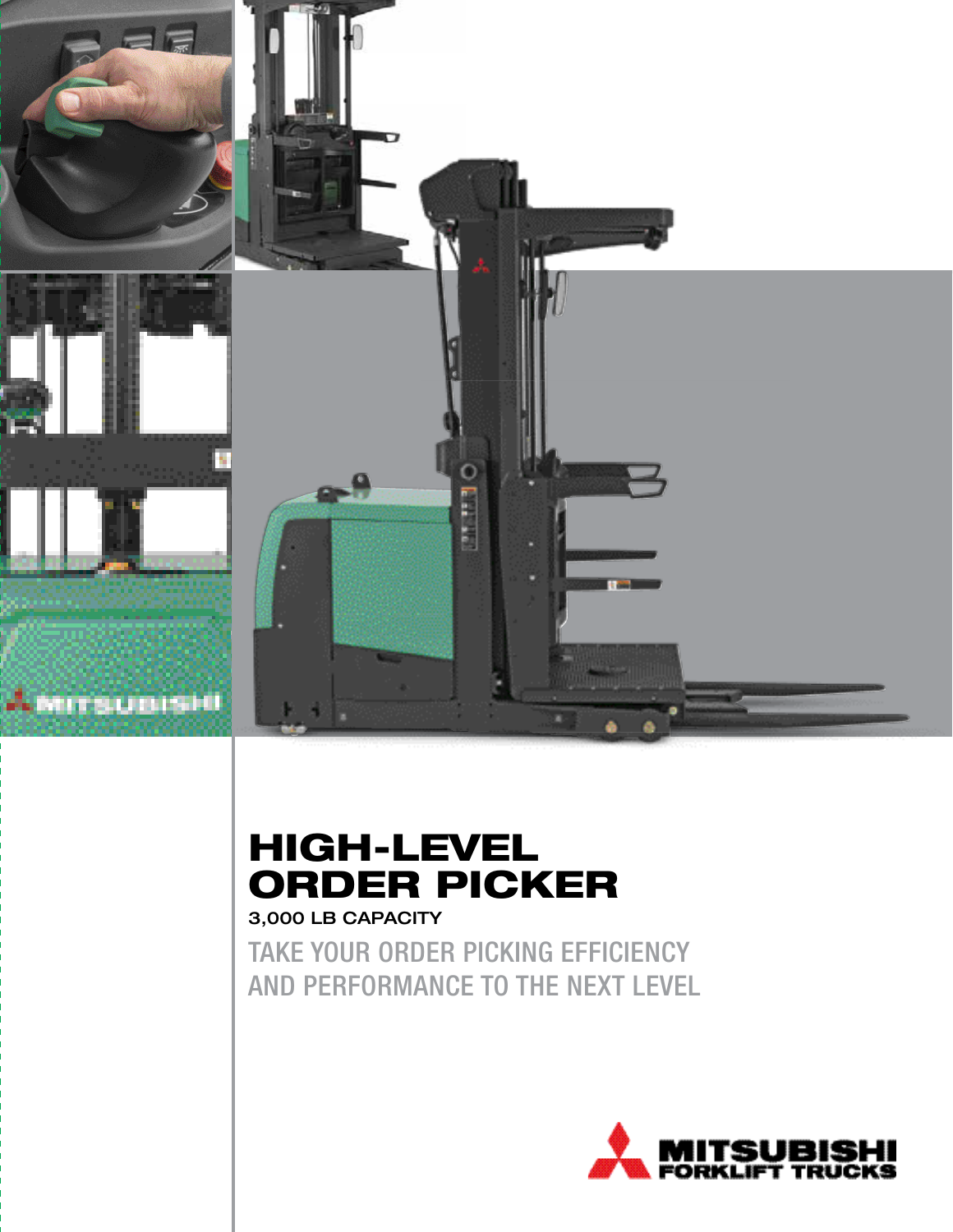## RUN LONGER, WORK SMARTER. ADVANCED TECHNOLOGY SAVES TIME AND ENERGY FOR OPTIMUM THROUGHPUT.



#### Exceptional Reliability, Exceptional Value

Mitsubishi Forklift Trucks' EOP15N3 high-level order picker delivers superior performance – at an exceptional value. Featuring advanced AC technology, this truck provides strong acceleration, high lift/lower speeds, low energy consumption and long run times for greater productivity.

#### Runs Longer: Up To 16 Operating Hours On One Charge

The EOP15N3 has the ability to run up to 16 hours on one battery charge in most applications, saving your business valuable operating time and money.

#### Sealed Components, 1,000-Hour Service Intervals

Sealed components provide added protection in dusty or moist environments and require less maintenance over time. Extended 1,000-hour service intervals further reduce the need for routine maintenance.

- Runs up to 16 hours on one battery charge\*
- Lifts up to 30 ft. without sacrificing on stability
- Sealed components provide maximum reliability
- Smart technology options for even greater productivity

With a load capacity of up to 3,000 lbs, the EOP15N3 high-level order picker is designed to deliver exceptional reliability and value for your business.



#### Dynamic Speeds

Built for efficient order picking, this truck achieves exceptional travel, lift and lower speeds through advanced 3-phase AC technology.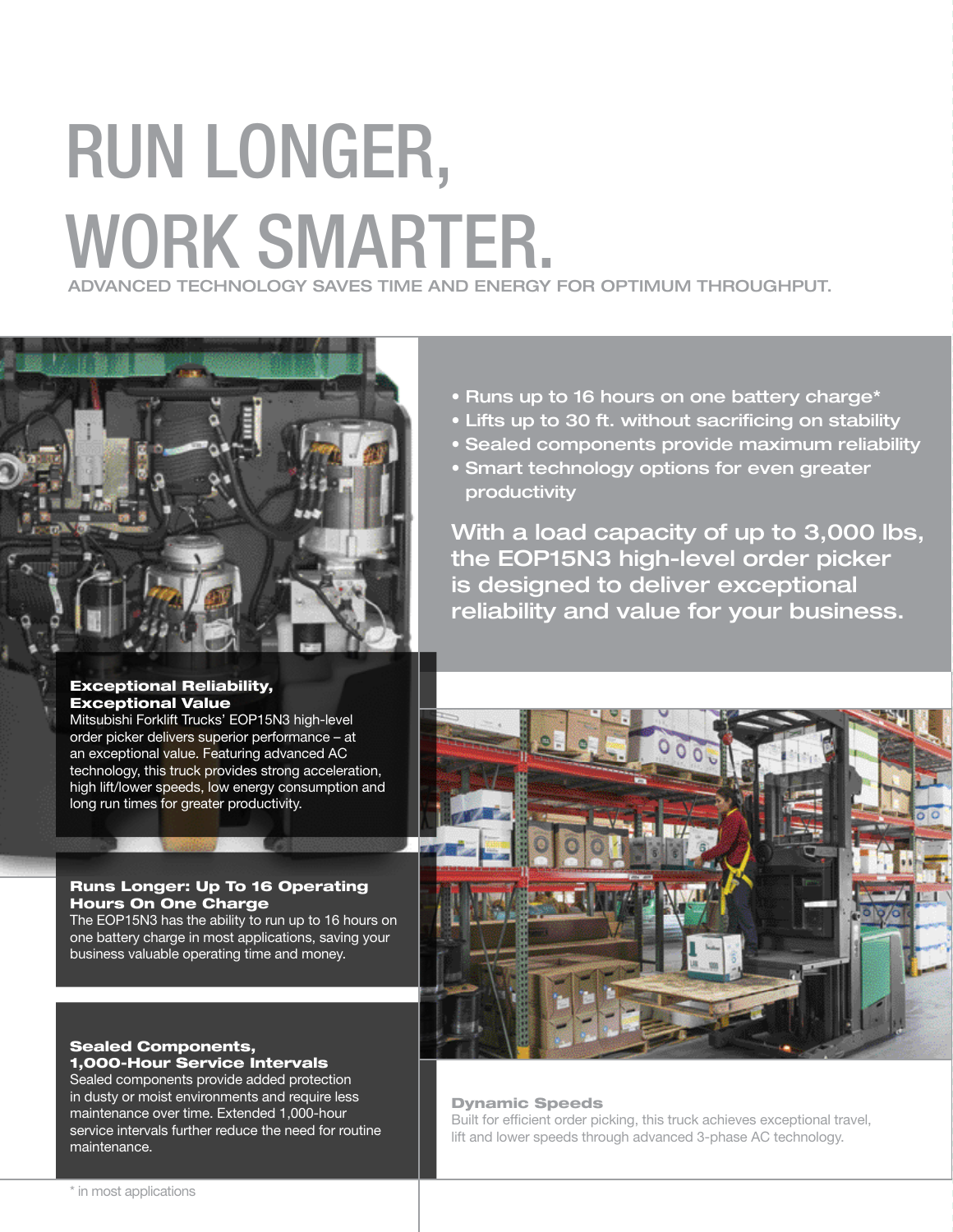



#### Smart Performance **Options**

Further enhance your order picking performance and reduce operational risk with these smart technology options.

- **Advanced Platform Visibility**  Gives your operators visibility under the operator platform to ensure the path is clear when lowering.
- **Warehouse Aisle Recognition**  Utilizing RFID transponder technology, the EOP can be customized to accommodate your warehouse layout for more efficient order picking.

#### Top travel speeds:

• Up to 7.5 miles per hour in drive unit direction

• Up to 7.0 miles per hour in fork direction

**Mrsuers.** 

۳œ

#### Top hydraulic speeds:

- Up to 76 feet per minute when lifting
- Up to 92 feet per minute when lowering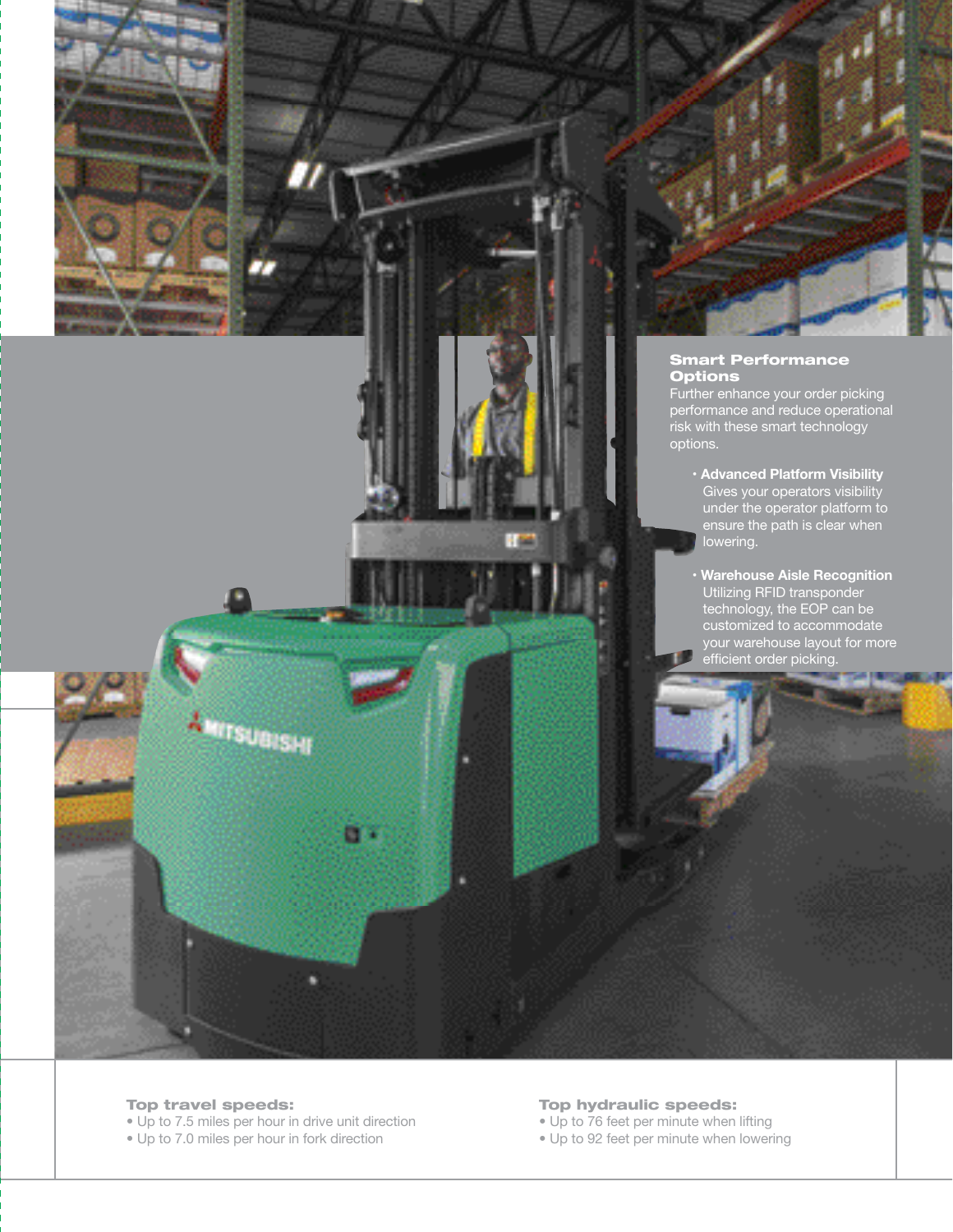## GET THE JOB DONE WITH CONFIDENCE. ENHANCED ERGONOMICS KEEP YOUR OPERATORS IN CHARGE OF THEIR WORKDAY.



#### Productivity – Above 30 Feet

The EOP15N3 is designed to help your operators maintain control and confidence at height – above 30 ft. in the air – allowing for maximum picks shift after shift.

The EOP15N3 was designed with your operators in mind. Through extensive research and operator feedback, we discovered what busy order picker operators need most.

These features offer precise handling and superior stability, giving your operators total control.

#### Awareness

• Interactive display panel shows key performance indicators in full-color

#### Control

- Curve Control feature automatically reduces speed while turning corners and at height
- Electric steering for less effort to control the truck

#### **Comfort**

• Operator platform incorporates an ultra-comfort cushioned floor

#### **Security**

- Automatic Pallet Grip to center the pallet for added stability
- Control handle incorporates a solid base for a secure grip
- Side gates are nested out of the way when in the up position for maximum access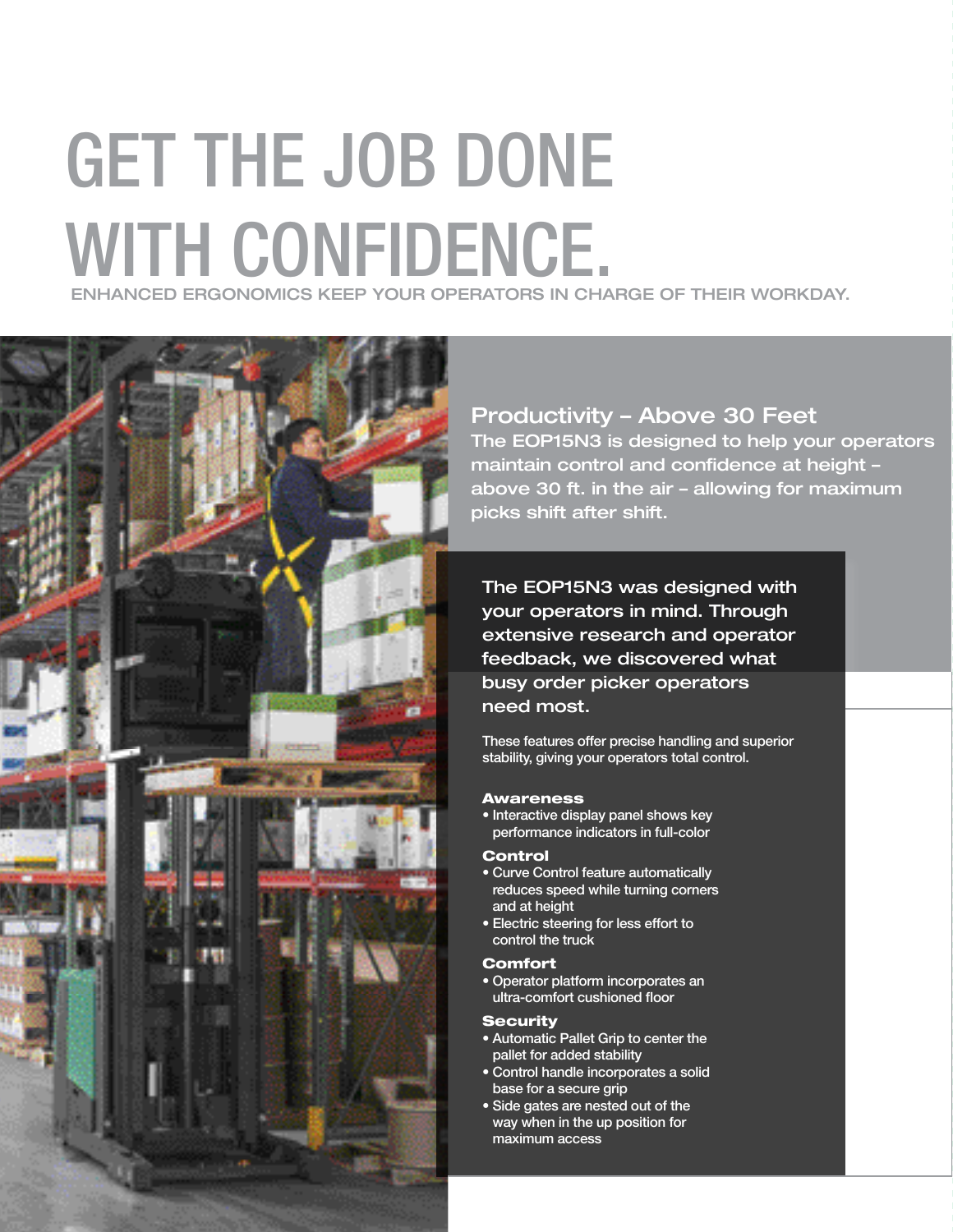

#### Options For Every Warehouse

- **• Dual fans –** for optimum operator comfort
- **• LED lights –** for enhanced visibility
- **• USB power port –** single or dual with 5-volt/2 amps to powerup electronic devices
- **• Aisle guidance –** Wire or rail guidance options include programmable performance features, such as travel speed and lift height control by way of an RFID aisle transponder.
- **• Freezer conditioning –** Includes display with integrated heater, wire mesh mast guard and additional components designed to withstand cold environments.
- **• Furniture picking –** This package includes various fork length options and a tether pole, to allow operators to move across the platform. Contact your local dealer for details on a custom furniture platform.



#### Available Configurations

Further optimize ergonomics and productivity in your warehouse with these options.

- 24 or 36-Volt power
- Four battery compartment options: 14.25", 16.25", 18.25" and 21.25"
- Five simplex masts from 138" to 212", and nine triplex masts from 195" to 366"
- Seven base leg sizes from 42" to 62" long
- Eleven fork lengths, 30" to 96", adjustable side-to-side
- Three wire or rail guidance options, including Aisle Transponder Technology for customized aisle performance
- Wide range of operator platform widths (standard is 42")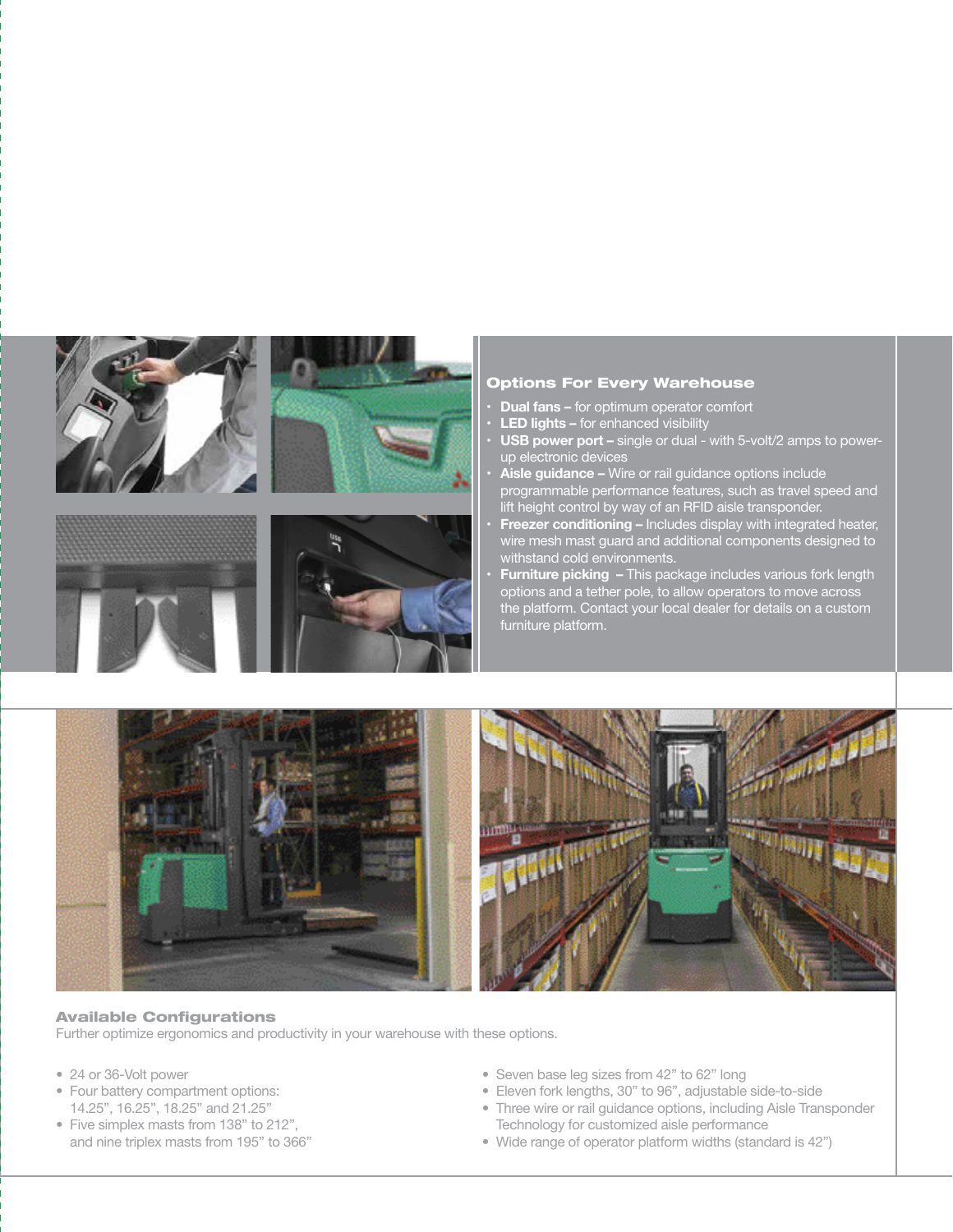|                | <b>CHARACTERISTICS</b>                                    |     |               | EOP15N3 (short chassis)                |                  | EOP15N3 (long chassis)         |                  |
|----------------|-----------------------------------------------------------|-----|---------------|----------------------------------------|------------------|--------------------------------|------------------|
|                | Type                                                      |     |               | <b>High-level Order Picker</b>         |                  | <b>High-level Order Picker</b> |                  |
| $\overline{c}$ | Power voltage                                             |     |               | 24/36                                  |                  | 24/36                          |                  |
| $\sqrt{3}$     | Capacity at rated load center                             | Ib  | kg            | 3,000                                  | 1,360            | 3,000                          | 1,360            |
| $\overline{4}$ | Capacity load center - distance from fork face            | in  | mm            | 24                                     | 600              | 24                             | 600              |
|                | <b>DIMENSIONS</b>                                         |     |               |                                        |                  |                                |                  |
| 5              | Maximum fork height <sup>2)</sup>                         | in  | mm            | 238                                    | 6.046            | 238                            | 6,046            |
| 6              | Fork dimensions - length x width x thickness              | in  | mm            | 42 x 4 x 2                             | 1,280 x 100 x 50 | 42 x 4 x 2                     | 1,280 x 100 x 50 |
| $\overline{7}$ | Fork spacing - out-to-out minimum                         | in  | mm            | 24 / 30                                | 610/762          | 24/30                          | 610/762          |
| 8              | Fork carriage width <sup>1)</sup>                         | in  | mm            | 30                                     | 762              | 30                             | 762              |
| 9              | Load distance (load axle to fork face)                    | in  | mm            | 6.5                                    | 165              | 6.5                            | 165              |
| 10             | Wheelbase                                                 | in  | mm            | 61.2                                   | 1,554            | 66.1                           | 1,680            |
| 11             | Extended mast height (including platform) <sup>2)</sup>   | in  | mm            | 327                                    | 8,310            | 327                            | 8,310            |
| 12             | Overhead quard height (top)                               | in  | mm            | 92                                     | 2,,337           | 92                             | 2,337            |
| 13             | Lowered mast height                                       | in  | mm            | 107                                    | 2,721            | 107                            | 2,721            |
| 14             | Lowered platform height                                   | in  | mm            | 10                                     | 245              | 10                             | 245              |
| 15             | Maximum platform height                                   | in  | mm            | 248                                    | 6,291            | 248                            | 6,291            |
| 16             | Overall length (with 42" L forks installed)               | in  | mm            | 120                                    | 3,040            | 125                            | 3,166            |
| 17             | Length to fork face (includes fork thickness)             | in  | mm            | 78.0                                   | 1,980            | 83                             | 2,100            |
| 18             | Overall width - chassis / wheel legs                      | in  | mm            | 40 / 42                                | 1,016 / 1,067    | 40 / 42                        | 1,016 / 1,067    |
| 19             | Ground clearance at lowest point                          | in  | mm            | 0.45                                   | 12.0             | 0.45                           | 12.0             |
| 20             | Ground clearance at center of wheelbase                   | in  | mm            | 1.9                                    | 47.2             | 1.9                            | 47.2             |
| 21             | Minimum outside turning radius                            | in  | mm            | 71.2                                   | 1,808            | 76.2                           | 1,935            |
| 23             | Length to tip of wheel arms                               | in  | mm            | 27.6                                   | 702              | 27.6                           | 702              |
| 24             | Inside operator compartment height                        | in  | mm            | 81.1                                   | 2,060            | 81.1                           | 2,060            |
| 25             | Top of fork to top of overhead guard                      | in  | mm            | 89.0                                   | 2,263            | 89.0                           | 2,263            |
| 26             | Top of fork to floor height                               | in  | mm            | 6.5                                    | 166              | 6.5                            | 166              |
| 27             | Operator compartment floor to side gate arm               | in  | mm            | 38.3                                   | 972              | 38.3                           | 972              |
| 28             | Ground to top of fork when fully lowered                  | in  | mm            | 3.0                                    | 75               | 3.0                            | 75               |
| 29             | Ground to top of battery rollers                          | in  | mm            | 8.0                                    | 203              | 8.0                            | 203              |
| 30             | Pallet clamp opening width                                | in  | mm            | 5.7                                    | 145              | 5.7                            | 145              |
|                | PERFORMANCE                                               |     |               |                                        |                  |                                |                  |
| 31             | Travel speed, loaded / no load                            | mph | km/h          | 7.5 / 7.5                              | 12/12            | 7.5/7.5                        | 12/12            |
| 32             | Lift speed, loaded / no load                              | fpm | m/s           | 67/77                                  | 0.35 / 0.39      | 69/77<br>93/81                 | 0.35 / 0.39      |
| 33             | Lowering speed, loaded / no load                          | fpm | m/s           | 93/81<br>0.47/0.41                     |                  | 0.47/0.41<br>regenerative      |                  |
| 34             | Brakes - service                                          |     |               | regenerative<br>electric spring-loaded |                  | electric spring-loaded         |                  |
| 35             | Brakes - parking                                          |     |               |                                        |                  |                                |                  |
| 36             | WEIGHT<br>Service weight                                  | Ib  | kg            | 5,730                                  | 2,600            | 6,395                          | 2,900            |
| 37             | Service weight with maximum weight battery, no load       | lb  | kg            | 8,030                                  | 3,642            | 9,295                          | 4,215            |
| 38             | Service weight with minimum weight battery, no load       | Ib  | kg            | 7,680                                  | 3,484            | 8,993                          | 4,079            |
| 39             | Axle loading, no load, front / rear                       | lb  | kg            | 4,467 / 3,563                          | 2,026 / 1,616    | 5,092/4,123                    | 2,310 / 1,870    |
| 40             | Axle loading with rated load, front / rear                | Ib  | kg            | 2,778 / 8,270                          | 1,260 / 3,751    | 3,461 / 8,800                  | 1,570 / 3,992    |
|                | CHASSIS                                                   |     |               |                                        |                  |                                |                  |
| 41             | Tires                                                     |     |               | polyurethane                           |                  | polyurethane                   |                  |
| 42             | Tire size back (load) – based on 42" or 44" W baseleg $3$ | in  | mm            | 6 x 2.88                               | 152 x 74         | 6 x 2.88                       | 152 x 74         |
| 43             | Tire size front (drive)                                   | in  | mm            | $13.5 \times 5.5$                      | 343 x 140        | 13.5 x 5.5                     | 343 x 140        |
| 44             | Wheels, number, front / rear (x=drive wheels)             |     |               | 1x/4                                   |                  | 1x/4                           |                  |
| 45             | Tread width (center of tires) <sup>1)</sup>               | in  | mm            | 37.8                                   | 960              | 37.8                           | 960              |
|                | <b>ELECTRICAL</b>                                         |     |               |                                        |                  |                                |                  |
| 46             | Drive motor rating S <sub>2</sub> 60 min.                 | hp  | kW            | 9.3                                    | 6.9              | 9.3                            | 6.9              |
| 47             | Lift motor rating at S <sub>2</sub> 15%                   | hp  | kW            | 16                                     | 12               | 16                             | 12               |
| 48             | Battery compartment size (L x W x H)                      | in  | mm            | 38.4 x 16.25 x 32.49                   | 975 x 413 x 825  | 38.4 x 21.25 x 32.49           | 975 x 539 x 825  |
| 49             | Battery weight, minimum / maximum                         | Ib  | kg            | 1,950 / 2,300                          | 885 / 1,043      | 1,950 / 2,300                  | 885 / 1,043      |
|                | <b>OTHER</b>                                              |     |               |                                        |                  |                                |                  |
|                | $50$ Controls – drive / hydraulic                         |     | $\mathsf{AC}$ |                                        | AC               |                                |                  |

1) Based on standard (common) configuration of truck with 42" baselegs.

2) Based on common mast configuration of 238" MFH

3) For baselegs wider than 44", wheel size is 6'' x 4" (152 x 99 mm)

<sup>4)</sup> Based on common 16.25" battery compartment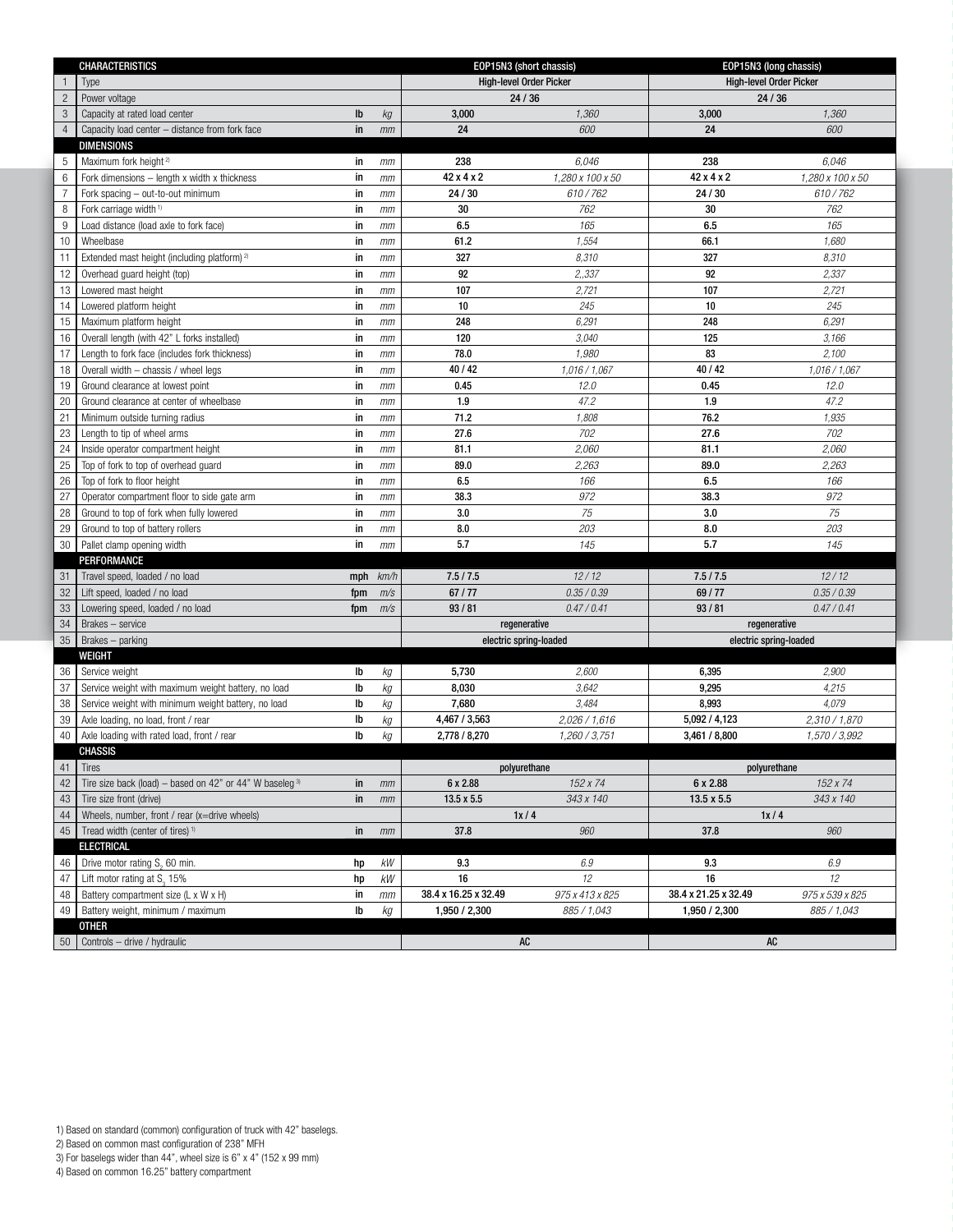Call-out numbers shown in the diagram below correspond to the first column of the specifications chart.

### EOP15N





#### SAFETY STANDARDS

These trucks meet American National Standards Institute/Industrial Truck Standards Development Foundation, ANSI/ITSDF B56.1. UL-Classified by Underwriters Laboratories, Inc., as to fire and electric shock hazard only; Type E, EE (optional), Industrial Trucks. Users should be aware of, and adhere to, applicable codes and regulations regarding operator training, use, operation and maintenance of powered industrial trucks, including:

• ANSI/ITSDF B56.1. • NFPA 505, fire safety standard for powered industrial trucks - type designations, areas of use, maintenance and operation.

• Occupational Safety and Health Administration (OSHA) regulations that may apply.

Specifications, equipment, technical data, photos and illustrations based on information at time of printing and subject to change without notice. Some products may be shown with optional equipment.